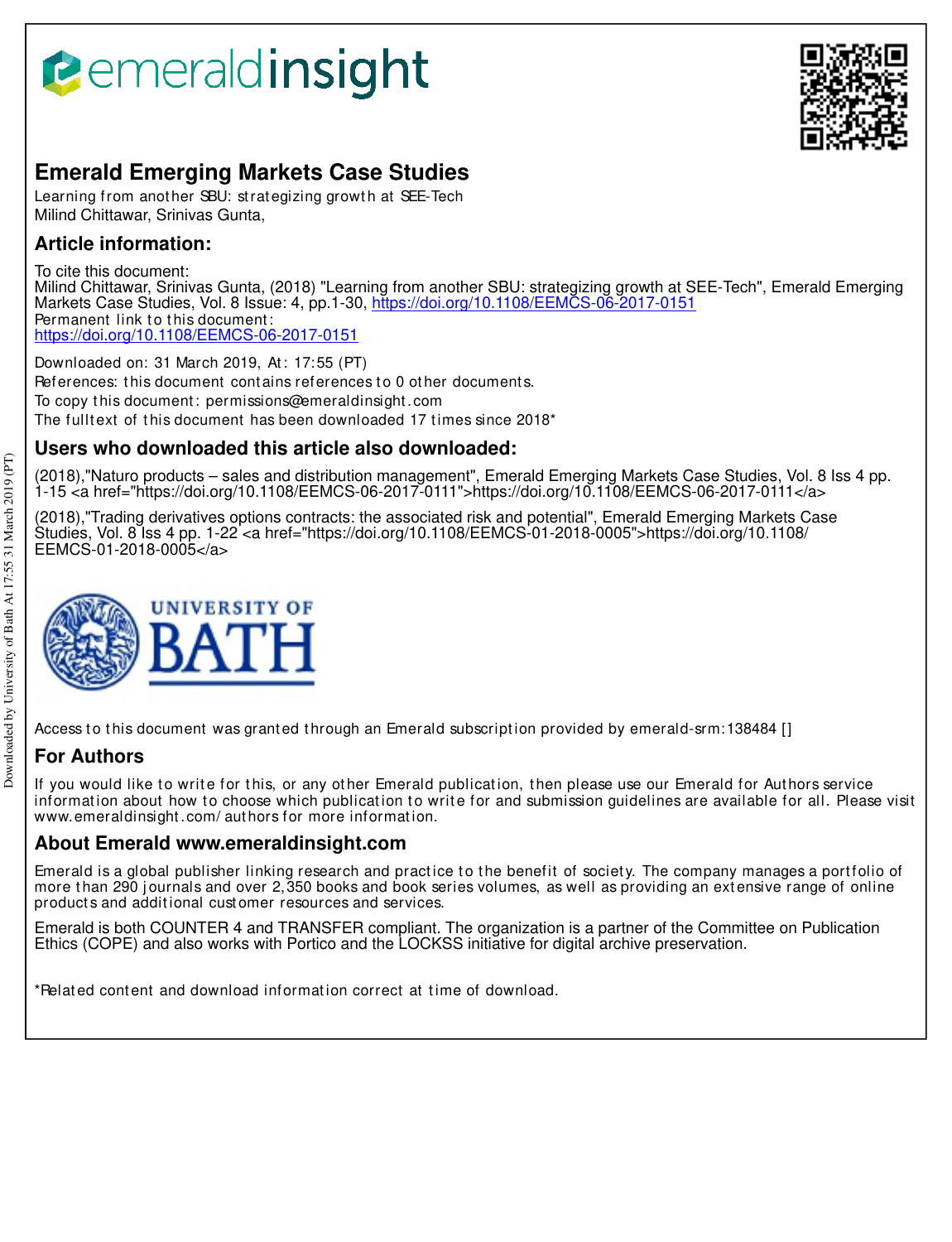## Learning from another SBU: strategizing growth at SEE-Tech

#### Milind Chittawar and Srinivas Gunta

Having received professional training from some of the best institutes in India, Milind Chittawar decided to open his own business and opted to go the entrepreneurial route, which was unusual in 1990s India. His interest in research and development helped him to innovate and offer new knowledge-based services through consulting. He formed SEE-Tech Solutions Pvt. Ltd[1] to serve industrial clients in the fields of safety, energy conservation (EC) and environmental protection. Being the founder and CEO of SEE-Tech, Chittawar also led the development of six software applications that were new and innovative. He felt that, to innovate, learning was necessary and constantly updated his own knowledge by regularly attending various national and international training programs and conferences. He also obtained membership to the Chicago Climate Exchange (CCX) in the USA to trade of carbon credits which benefitted many of his clients. He traveled internationally and successfully carried out numerous global assignments in addition to serving many leading Indian companies. He also led the development of a regional energy efficiency center to demonstrate various energy efficiency technologies.

However, at the beginning of the twenty-first century, Chittawar began to realize that it was not only about innovating and creating new offerings, but that it was also about achieving and sustaining growth. He dreamt of growth but did not have a clue as to how to make it happen. He believed that working on more innovations and offerings with a greater number of clients would lead to growth in the business. However, he realized over time that every time he had chosen a new offering to be developed, his resources were the limiting factor and this resulted in a reduced focus on business development and deployment of the past innovations.

He felt that issues such as market creation and building-specific teams were required to take the innovations to the existing market but he could not provide them. After 12 years of success, he now aspired for growth to improve the turnover and increase the size of his company.. Until 2006 Chittawar's business verticals operated separately with no synergy and could deliver a top line of INR2.7 million with a team of nine people (refer to Table I for financials).

#### Tactical changes in 2006

In 2006, Chittawar and his team got an opportunity to carry out Electrical Safety Audit (ESA) of 270 retail outlets (ROs) of a petroleum oil company. A team within SEE-Tech that had a lot of valuable r work experience carrying out similar audits opted to prepare for the bidding for this opportunity (refer to Figure 3 for organization chart and nature of work and to Table II for SWOT analysis). Bhavana Bhusari, another director at SEE-Tech, and the head of IT and Administration, recalled that when the bid document was received and shared, everyone was convinced that the technical scope was quite doable but there were other issues Milind Chittawar is Research Scholar and Srinivas Gunta is Assistant Professor, both at the Strategic Management, Indian Institute of Management Indore, Indore, Madhya Pradesh, India.

SEE-Tech Solutions Pvt. Ltd.

Disclaimer. This case is written solely for educational purposes and is not intended to represent successful or unsuccessful managerial decision-making. The authors may have disguised names; financial and other recognizable information to protect confidentiality.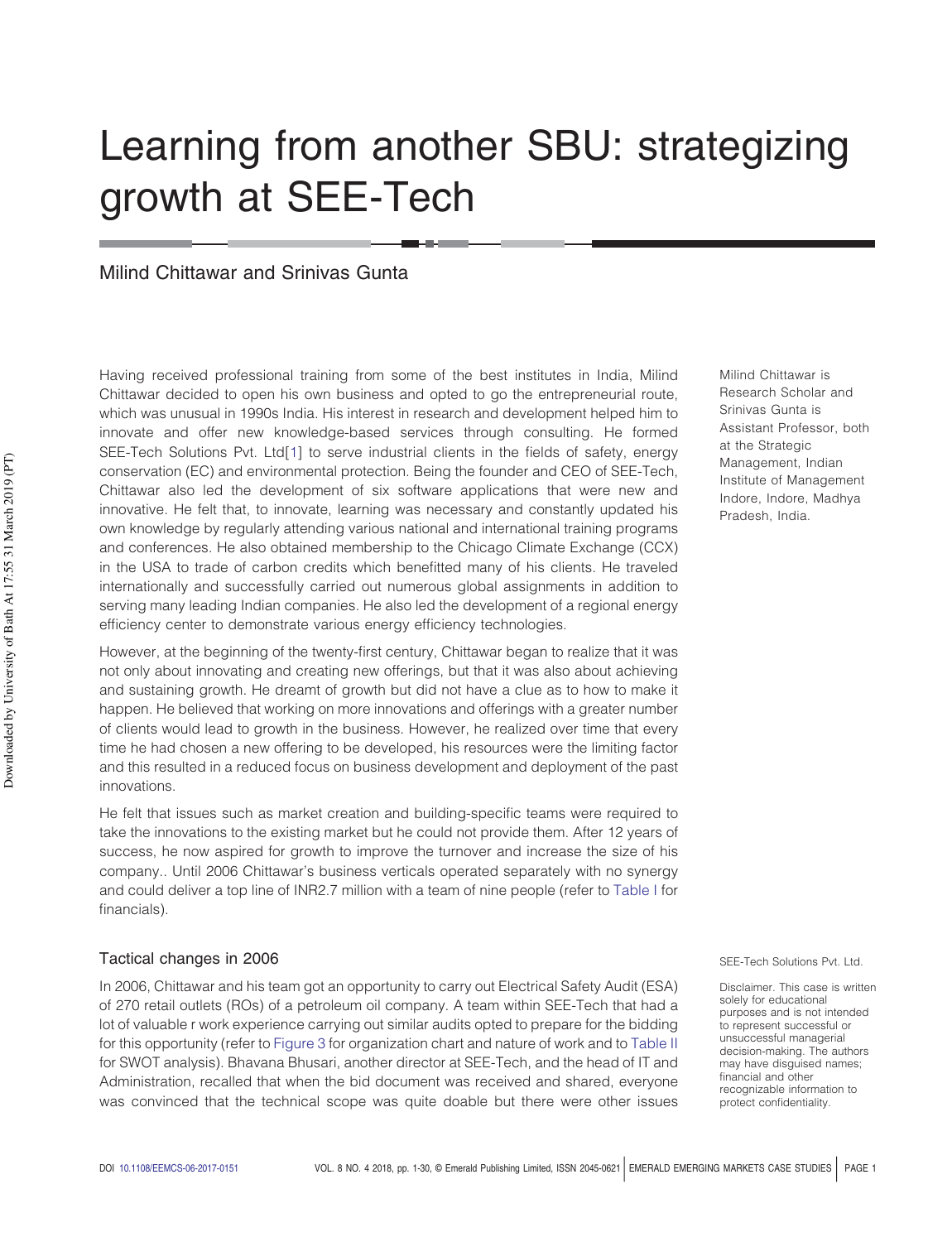|              |            |                                                          | <b>RO-SBL</b> |                |                     |         |            | EC-SBU        |             |                  |                                                |           |             | Total                   |           |
|--------------|------------|----------------------------------------------------------|---------------|----------------|---------------------|---------|------------|---------------|-------------|------------------|------------------------------------------------|-----------|-------------|-------------------------|-----------|
|              |            |                                                          |               |                |                     |         |            | Loan          |             |                  |                                                |           |             |                         |           |
|              |            |                                                          | Revenue,      |                |                     |         |            | amount        | Revenue,    |                  |                                                |           | Total       |                         |           |
|              | Team       | Revenue,                                                 | INR/          | oyees<br>Emplo | Attrition           | Team    | Revenue,   | for ESPC      | INR/        | <b>Employees</b> | Attrition                                      | Team      | revenue,    | Employees               | Attrition |
| Period       | size       | INR                                                      | employee      | left           | rate (%)            | size    | <b>INR</b> | projects, INR | employee    | left             | rate (%)                                       | size      | <b>IWR</b>  | left                    | ate (%)   |
| 2005-2006    |            |                                                          |               |                |                     |         | 23,91,503  |               | 4,78,301    |                  | 20.00                                          |           | 27,71,040   |                         | 22.22     |
| 006-2007     |            |                                                          | 45,00C        |                |                     |         | 46,21,836  |               | 6,60,262    |                  | 28.57                                          | $\bar{c}$ | 49,22,570   |                         |           |
| 007-2008     |            | 3,04,800                                                 | 60,960        |                |                     |         | 71,62,942  |               | 7,95,882    |                  |                                                |           | 76,50,366   |                         |           |
| 008-2009     | ဖ          | 5,53,657                                                 | 40,854        |                | 12.50               |         | 79,51,731  |               | 7,95,173    |                  |                                                | 51        | ,28,93,422  |                         |           |
| 009-2010     | $^{\circ}$ | 2,91,37                                                  | 80,711        |                | 12.50               | S       | 73,90,824  |               | 5,68,525    |                  |                                                | 33        | ,01,54,015  | $\infty$                |           |
| $010 - 2011$ |            | 23,29,350                                                | , 16, 468     |                | 5.00                | Б       | 82,53,372  |               | 12,16,891   |                  | 3<br>3 3 3 4 5 5<br>3 3 3 4 5 5<br>3 3 3 4 5 5 | 39        | 2,15,26,633 |                         |           |
| 2011-2012    | 88         | 99,81,795                                                | 3,83,915      |                | 1.54                | $\circ$ | 32.89.794  |               | 8,30,612    |                  |                                                | 46        | 2,63,03,539 | $\overline{\mathbf{C}}$ |           |
| 2012-2013    | 29         | 84,28,817                                                | 2,90,649      |                | 3.79                | 4       | 83,98,937  | 7,50,678      | 13, 14, 210 |                  |                                                | 46        | 3,12,83,954 | $\subseteq$             |           |
|              |            | Notes: *As received from SEE-Tech Solutions Pvt. Ltd; EC |               | $\mathbf{I}$   | energy conservation |         |            |               |             |                  |                                                |           |             |                         |           |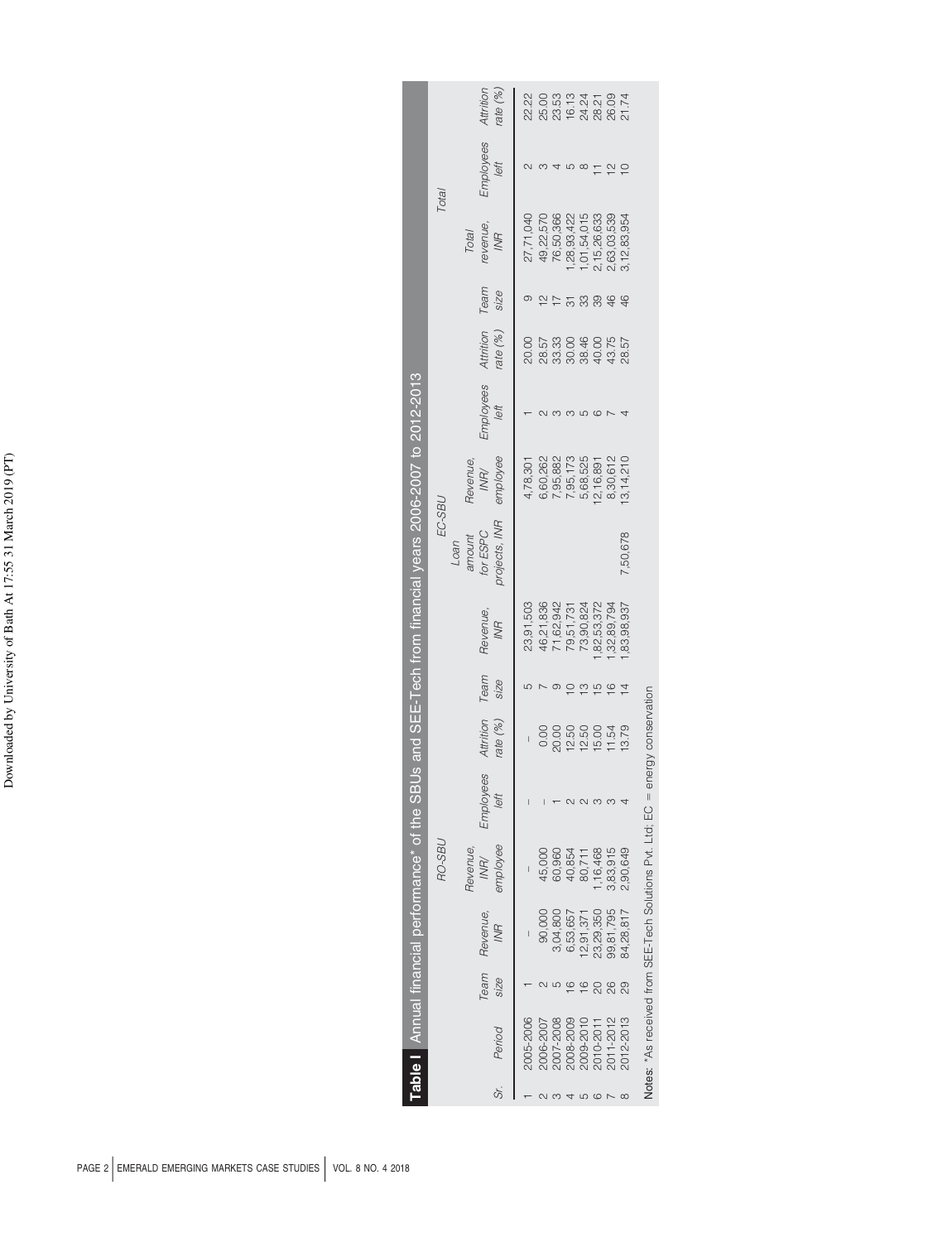| Table II                                          | SWOT analysis for SEE-Tech for the period 2006-2007 to 2009-2010*                                                                                                                                                                |
|---------------------------------------------------|----------------------------------------------------------------------------------------------------------------------------------------------------------------------------------------------------------------------------------|
| Period                                            | 2005 to 2010                                                                                                                                                                                                                     |
| <b>Strengths</b>                                  | Ability to change, learn and innovate by electrical safety audit team<br>Developed business processes around Retail Outlets (RO) of oil PSUs<br>Development of new HR practices by the RO team                                   |
| Weaknesses                                        | The conventional thought process of the EC team, i.e. not willing to look for new<br>business models<br>Unable to attract talent as See-Tech is a MSME                                                                           |
| Opportunities                                     | Retail Outlets Electrical Safety Audit from oil PSUs<br>Clean Development Mechanism (CDM) and Green Building Consulting<br>Work from Petroleum Conservation Research Association (PCRA) and Bureau of<br>Energy Efficiency (BEE) |
| <b>Threats</b>                                    | Competition<br>Pressure to manage the work with lower talent                                                                                                                                                                     |
| Note: *As provided by SEE-Tech Solutions Pvt. Ltd |                                                                                                                                                                                                                                  |

including: who would visit 270 locations? How would so many reports be written? The worry was due to the numbers. The maximum number of reports prepared in any one assignment ever in the history of the firm was four. Senior team members were specifically worried about the distance to be traveled and the length of the tour. Chittawar's view was that it was an opportunity to grow, so they should go for it. Pramod Singh, a team member who had the most significant background in electrical safety, said:

I will put in my best effort but I need everyone's support and a larger team to execute. We can let the overall risk be taken by the management, let them supervise as it's the first assignment of its kind.

IT team member Deepak Dalal responded to Singh's initiative and said:

I have plans on how to handle the volume by utilizing knowledge management tools.

Bhusari further explained that, as it was unknown territory, everybody needed to be receptive to each other. However, the primary reason for such a highly coordinated response was the fact that no one had any prior experience or knowledge of how to solve the challenges presented. She added that it was completely uncharted territory for all and that it was the first time all of SEE-Tech's resources were going to have to be combined to solve problems. This was going to require the team to demonstrate collective resolve.

SEE-Tech had a background of participating in and winning competitive bidding. In 2006, repetitive and volume-based requirements came onto the market as general practice for the first time due to policy intervention introduced by Oil Industries Safety Directorate (OISD)[2], the governing body of oil and gas safety, directed for carrying out yearly ESAs of ROs. Upon winning the bid Chittawar decided to explore the execution strategy from the basics as it was the first of its kind in the firm's history and called a team meeting. Accordingly, his team studied the scope of the work and came prepared for the meeting. It was evident that no single team member would be able to write all 270 reports so the team agreed that the report writing would go to the IT department, and offer them an opportunity to fully utilize their skills. Singh was assigned the responsibility of conducting the electrical safety assignments and he was concerned about the availability of the many engineers required for execution. IT team member Dalal responded to his concern and said: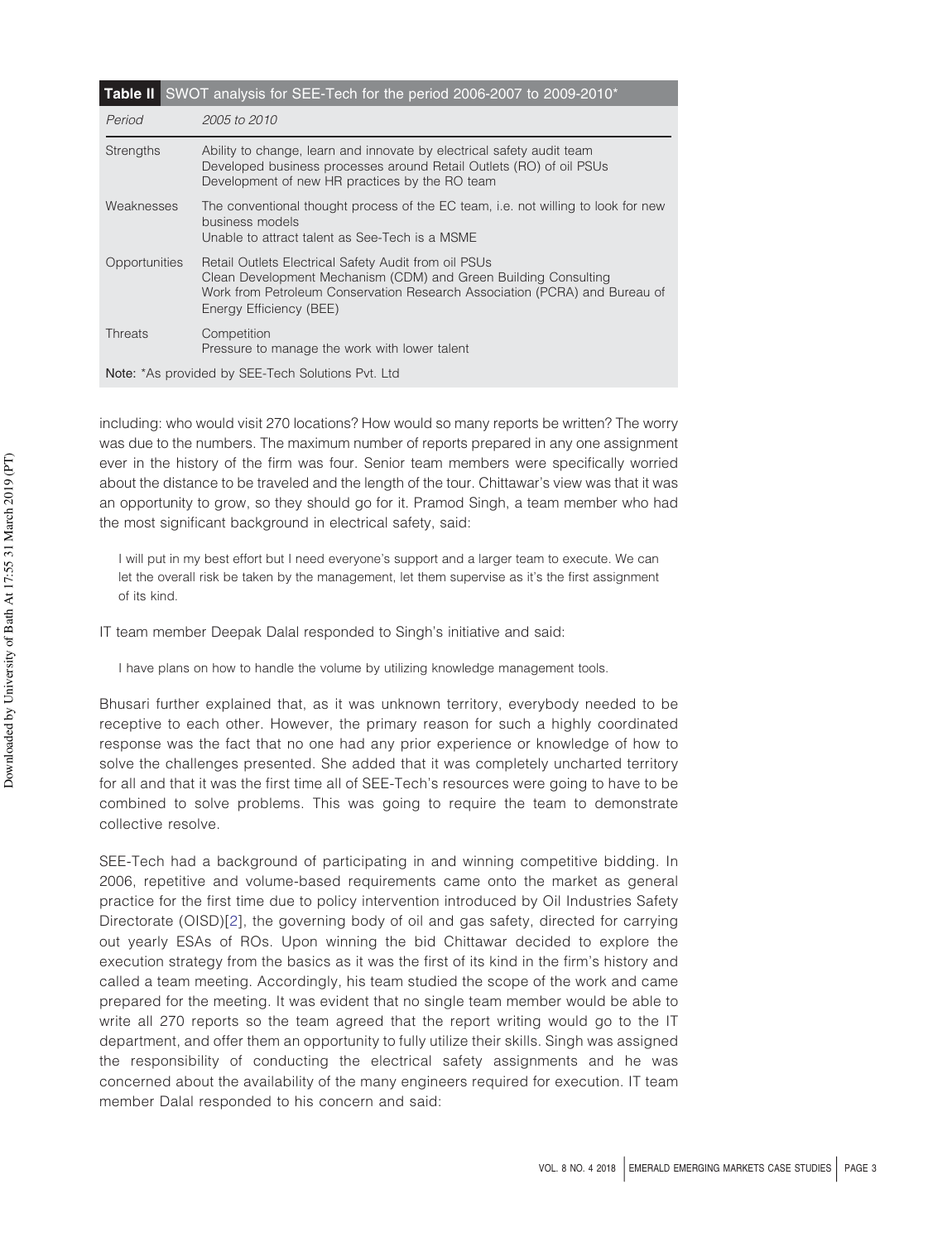As these 270 are all retail outlets and, as the scope of the work is the same, the execution method can be standardized using a checklist.

After listening to this almost everyone reacted, especially the representatives from the energy conservation team; they objected, stating that it was impossible for the application of knowledge to be standardized. They emphasized that the findings and recommendations were likely to be completely different in every individual RO despite the similar installations. Chittawar then asked Dalal to elaborate on what he meant. Dalal said:

For different businesses, there is the same accounting software, i.e. Tally[3]. We have many software applications which our clients are using, they are in different businesses". Upon hearing this, the EC team responded: "That's tabular output of calculations based on fixed methodologies; here we need subjective consulting reports, so how can software do that?" Dalal replied: "Leave it to the IT team, we will use knowledge management methods. You carry out the audit for four to five ROs, prepare reports as you normally do, but let only one person write the report.

Singh took overall responsibility of preparing these reports and Dalal kept in regular touch with Singh, and they interacted almost every day. Some of their more notable and interesting conversations included:

Singh said: "Deepak, you have to learn ESA to understand it, but before that, you need to know basics of electrical engineering at least". Dalal replied: "No, I just want to understand the manner in which you conduct the study, so please tell me what that is?" Singh said: "Simple, there is a scope of work and I have the requisite knowledge, skills, and capabilities; so I do it". Dalal said: "Fine, I know that but, as its safety-related matter, I feel there must be some guideline you would be following". Singh said: "Yes OISD guidelines are there, we have to do the audit exactly as per that".

Singh shared the document with Dalal and he and the electrical engineers at SEE-Tech helped him finalize it.

#### Conceptualization for standardization

The whole team sat down again with the five RO reports prepared by Singh. Dalal was in charge of running the meeting, as it was decided that the organizational hierarchy was to be considered obsolete for the duration of this project, and Chittawar ensured this was maintained. At the beginning of the meeting Dalal said:

Let's understand this contract, it's all about ensuring that whether the electrical installation is maintained as per the norms laid out in the OISD standard or not. If there are discrepancies, then you have to meticulously identify them and recommend corrective action as given in the standard. The team debated but finally came to an agreement as how to handle this. Deepak then said: I have a plan, we can standardize the process, let's prepare a checklist as elaborate as it can be, so as to ensure that all the points in the scope of work and the OISD standard are covered in it. Responding to this, a senior safety consultant, Rakesh Gupta, said: "Yes, in safety work, checklists are used; we have one in BIS[4] (Bureau of Indian Standard), which also contains some portion of electrical safety".

Much information was shared during the discussion and everyone took part in the debate. Singh accepted the responsibility of making the checklist for those in the field to follow the same and to record their observations at the sites. Dalal said:

I will write a program that will put all the observations into a pre-formatted report. There will be standard report irrespective of who goes to the RO site. The observations, taken at the site, in the standard format will be put in the MS Excel sheet after returning to the office. This will be a replica of data/observation collection format. My program will read this and generate a full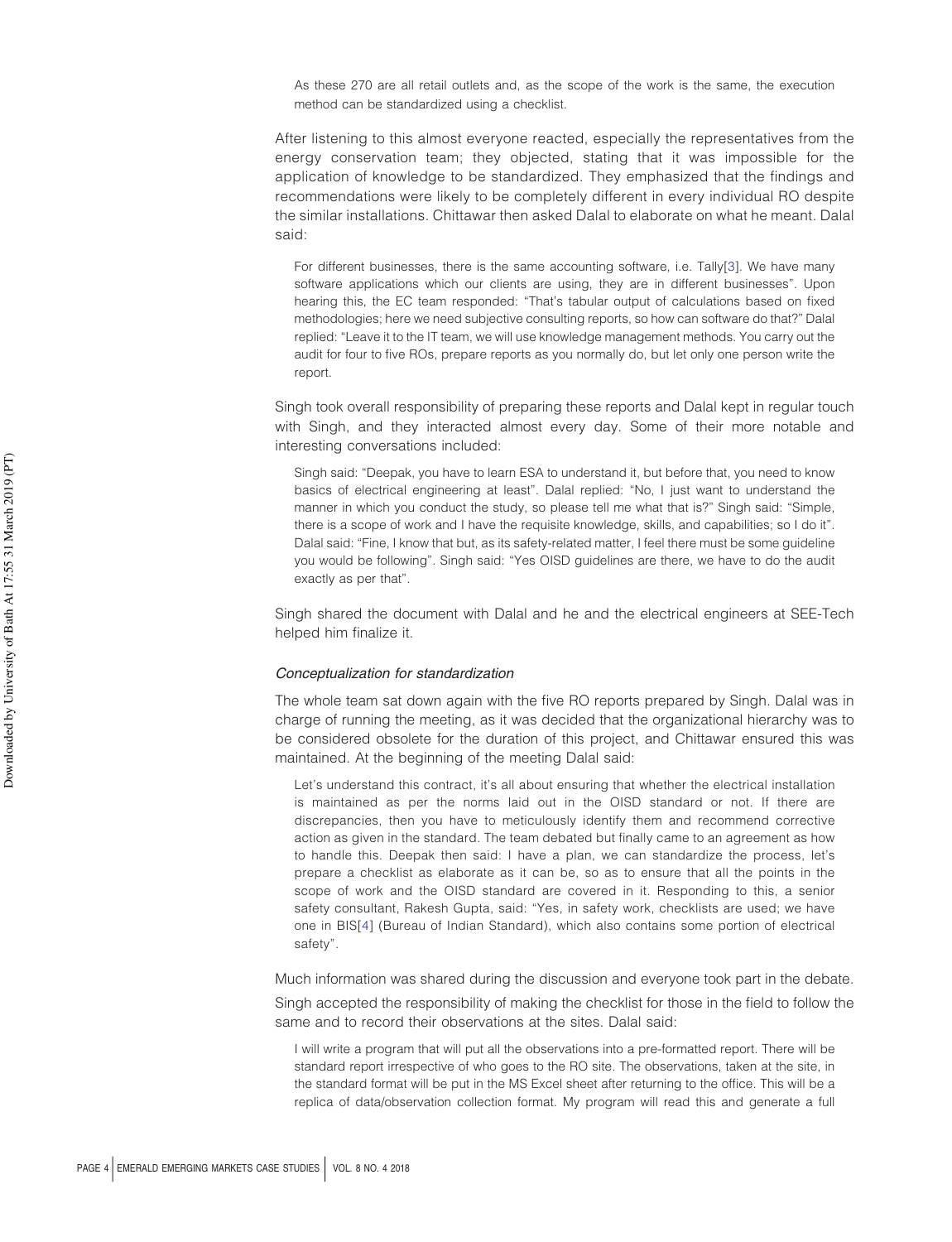report. We will make all this possible through knowledge management techniques which is my field of interest.

Everyone was surprised by this tactic but agreed to it as there was no other option. However, who would execute it and how such a large team could be formed quickly remained unsolved. At the end of the meeting Dalal said:

You all need to solve this, I can't do everything.

For the first time since becoming a consultant 12 years earlier, Chittawar called a human resource (HR) consultant for guidance and explained the issues. The consultant replied:

Let the formats be developed and then I am sure it will be easier to quickly train new recruits through the templates; it will result into development of routines which will improve your productivity.

This suggestion was followed and implemented, though not entirely understood. Although there were plenty of issues, with the team's commitment and timely responses, proper reports were successfully generated through the software.

#### Formation of the retail outlets (RO)-strategic business unit and its growth (financial years from 2006-2007 to 2009-2010)

Singh realized that this method of working was faster and more cost-effective than the typical consultant route (i.e. carrying out most of the work by himself). Singh, Bhusari and Dalal took this opportunity and worked in tandem despite having different backgrounds, ages-ranges and skills. They focused on the needs and outcomes and, importantly, avoided unnecessary disagreements.

This success quickly resulted in the formation of a strategic business unit (SBU); the revenue per employee started with INR 0.045m in the financial year 2006-2007 and grew to INR 0.08m by financial year 2009-2010 (refer to Table I). Though this was below the EC-SBUs (INR 0.478 to 0.568m, respectively), the independent nature of the operation, the manner in which they could develop their team, the lower attrition rate and sustain growth was impressive (refer to Figure 1 for the financials, Figure 2 for attrition rate, Figure 4 for RO as a separate SBU and Table II for SWOT analysis). The RO-SBU had begun to gain wider acceptance within and outside the organization. Noticeable differentiation was that they even developed their own HR practices. Their emphasis was on what works rather than

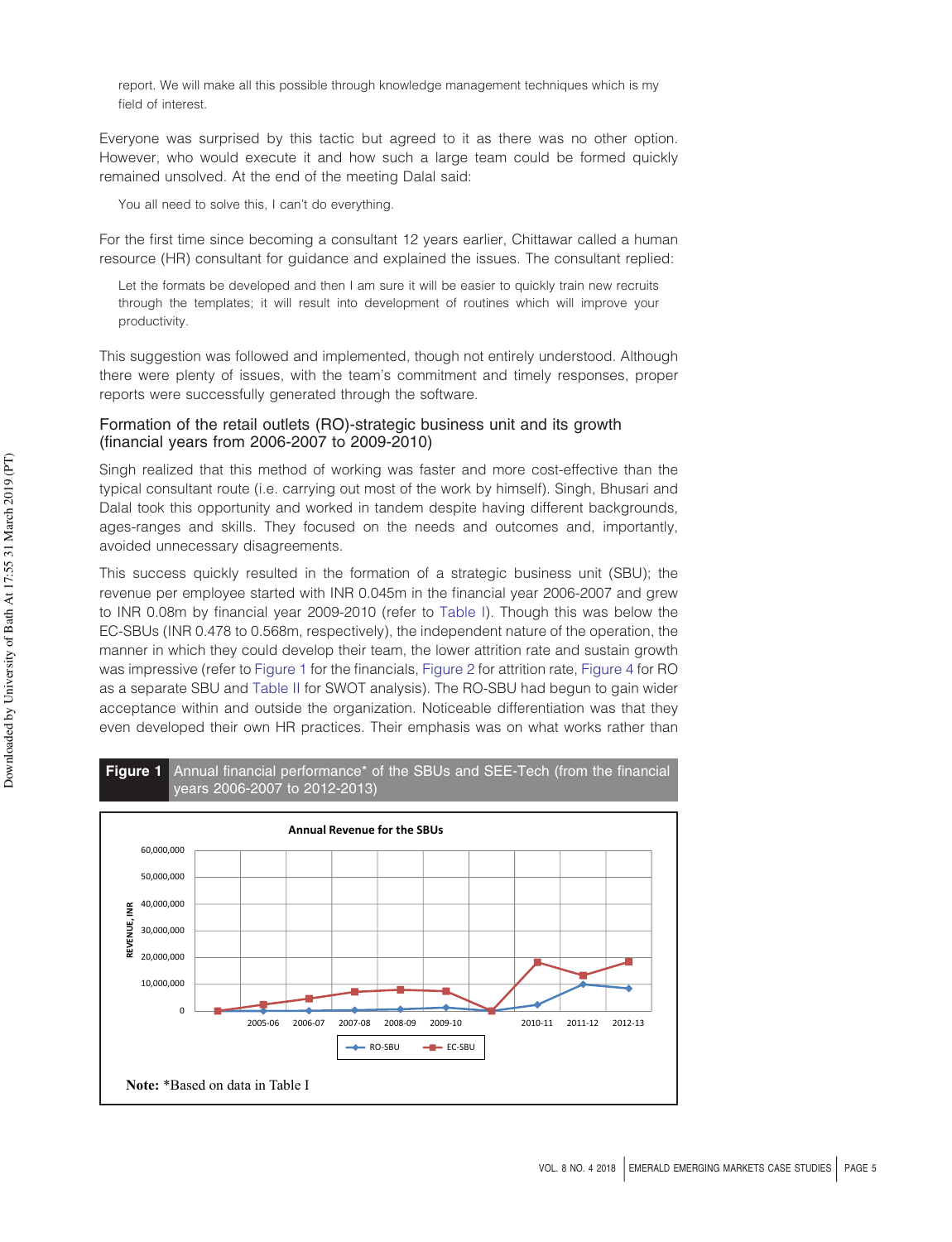

what was used in the past. They used their potential to the fullest and grew quickly and soon became the market leader. Everyone appreciated their innovation, teamwork and success.

Nilesh Behere eventually took over from Singh and made many improvements and grew the RO-SBU business further (refer to Table I, Figures 1–5). Leadership transition from Singh to Behere was quite smooth as everything was process-driven. Everyone in the RO-SBU agreed that work needed to remain completely process-driven, wherein knowledge is first converted into processes, standardized and then recreated. He believed that work practices needed to become routine for every team member. Training teams after the recruitment became much easier when it had been= a big challenge previously. Training moved from the classroom to out in the field. The use of technology (IT) shifted the method from being knowledge and experience-focused to process and action-driven to encourage enthusiastic teams. This facilitated readiness to travel, which was one of the key requirements to keep the initiative growing. The standardization was appreciated by clients and the improvements in data and record-keeping. Behere, who began his career at SEE-Tech with these processes, firmly believed that faster and sustainable growth was dependent on efficient processes. By now the entire team believed that process innovation plays a significant role in enabling growth. The most distinguished observation was that the RO-SBU did far better than their competitors. Behere conclusively said:

With growing revenue, costs were well controlled, our attrition was within limits, in fact, reduced, unit-economics[5] and worked out well, with budget projections and realities matched in most of our contracts.

#### Developments at the EC-strategic business unit (financial years from 2006-2007 to 2009-2010)

However, the think tanks of the bigger and older SBUs, i.e. the EC-SBU, remained as they were. The managers in the firm (Tables I and II, Figures 1-5 for financials, team size, revenue per employee and attrition rate) were of the opinion that higher knowledge, skills and a competence-based profession such as energy conservation consulting cannot be processed or mechanized and thus cannot be routine. Hence, they rejected the RO-SBU method of scaling up for themselves. There was no comparison between the two SBUs as the top line created by the EC-SBU was six times more than that of the RO-SBU (INR 7.39m versus INR 1.29m by 2009-2010) and their revenue per employee was seven times higher (INR 0.08m versus INR 0.568m in 2009-2010). The only aspect where the RO-SBU did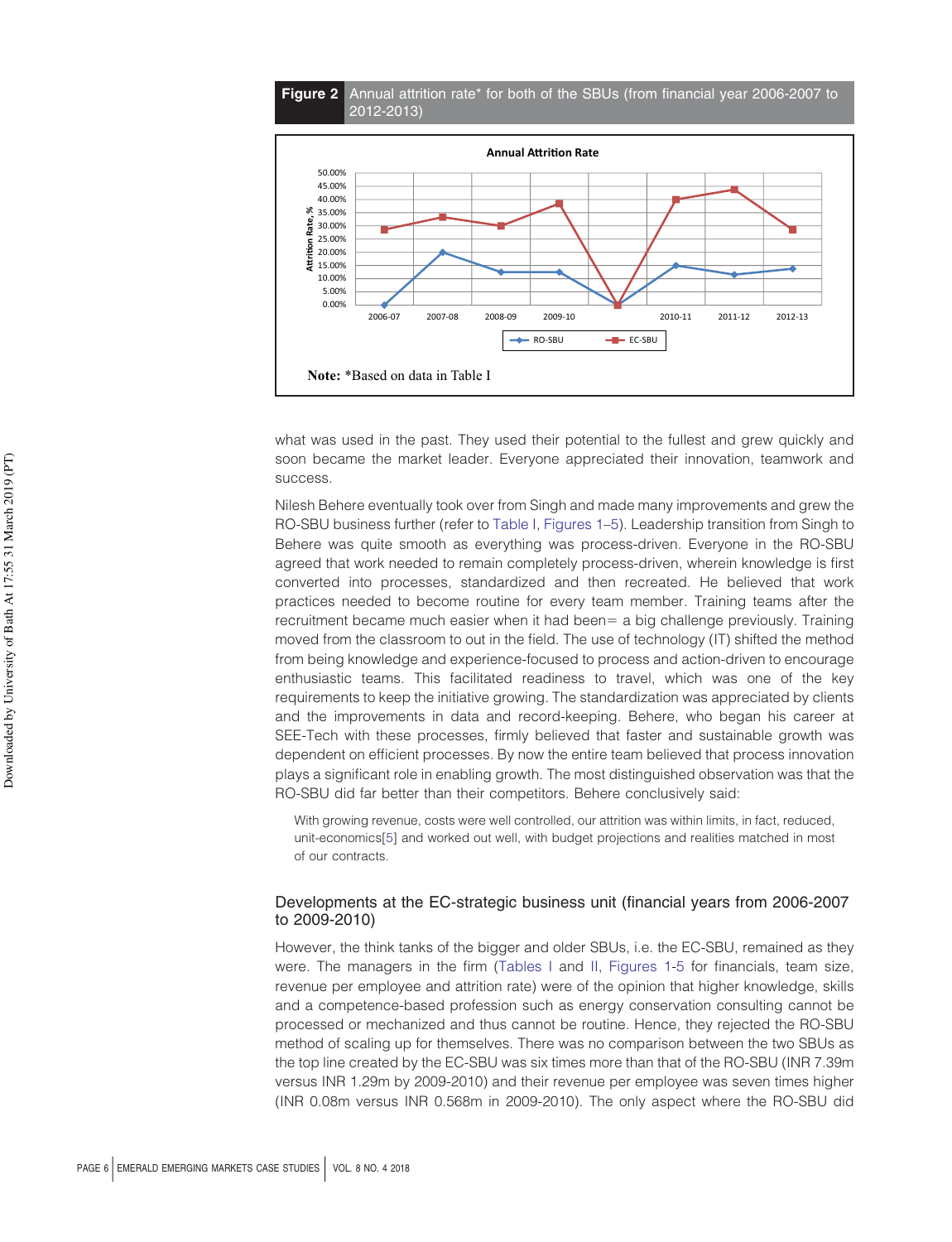better was the attrition rate, which reduced from 20 to 12.5 per cent, compared to the EC-SBU where it increased from 33.33 per cent to 38.48 per cent in three years.

Chittawar initially agreed with the stance taken by the EC-SBU that there was no competition, because the market was quite limited. The EC-SBU felt that further growth could occur by increasing the team size and acquiring high-value assignments. Management agreed to these suggestion as the company was doing better when compared to the competition. Kunal Gadre, COO at SEE-Tech, stated that it was important to understand that the energy conservation consulting profession in India had been quite traditional. It started with the first oil crises[6] in 1973 when the National Productivity Council[7] (NPC) and it was the Petroleum Conservation Research Association (PCRA) that actually started the movement. The Bureau of Energy Efficiency (BEE) was formed in 2001 and began to formalize India's professional certifications, such as the Certified Energy Manager (CEM) and the Certified Energy Auditor (CEA), that were similar to other certifications worldwide. BEE published well-drafted course and training material and offered several consulting opportunities to accelerate the movement. Gadre said: "All this led to the strong belief that such professionals would carry out Energy Audits in the suggested manner only".

Further climate change[8] phenomenon offered new business opportunities between 2006 and 2012 to all EC professionals due to the ratification of the Kyoto Protocol[9]. SEE-Tech benefitted from this and also continued offering EC consulting services and did well in both. According to Bhusari, the comparative performance of the EC-SBU was industry average, primarily because most of the firms almost worked alike. However, this success, which was primarily due to the external factors, led the team to believe that this was the best way to grow in the long run as well. The EC-SBUs followed the same industry belief and continued the same legacies, despite significant changes that were happening within their RO-SBU. It was observed that changing beliefs and modifying strategies became very difficult, especially when all was well.

On the other hand, for energy efficiency improvements, customers continued to make decisions based on their priorities and budgets, as well as findings and the recommendations from the CEAs. Due to this, the actual impact created by the professionals in adopting and implementing energy efficiency projects remained minuscule – far lower than the actual potential, according to Bhusari. Further, it was not understood by the professionals that the growth they were observing was primarily due to the business opportunities offered by the external factors (namely the Kyoto Protocol and BEE) and not because they were able to change the market by creating a demand through their own products and services innovations. Concurrently, within SEE-Tech, the EC-SBU recognized the success of the RO-SBU and appreciated and supported them wholeheartedly. However, Bhusari stated that the company did not actively learn anything for themselves, saying that:

It's not in their domain, there is no such parallel example seen within their industry. Energy conservation is completely knowledge-based so how can it be standardized? It is always specific to the given case. New products and technologies keep evolving; there is no way to incorporate them if the path is pre-decided as required in the process of standardization.

Bhusari went further, saying it was worth noting that the EC-SBU did use the services of the RO-SBU in some large data collection assignments and for other low-end services but they were confident about the future of their own field. The reasons for the dominance of the EC-SBU over the RO-SBU were many; the most compelling being that the EC-SBU was larger and older than the RO-SBU. The strategy meant the EC-SBU had a default upper hand that continued for most of this period, despite revenue creation by the EC-SBU which stagnated between INR 7m to INR 8m for three years (2007-2008 to 2009-2010) while the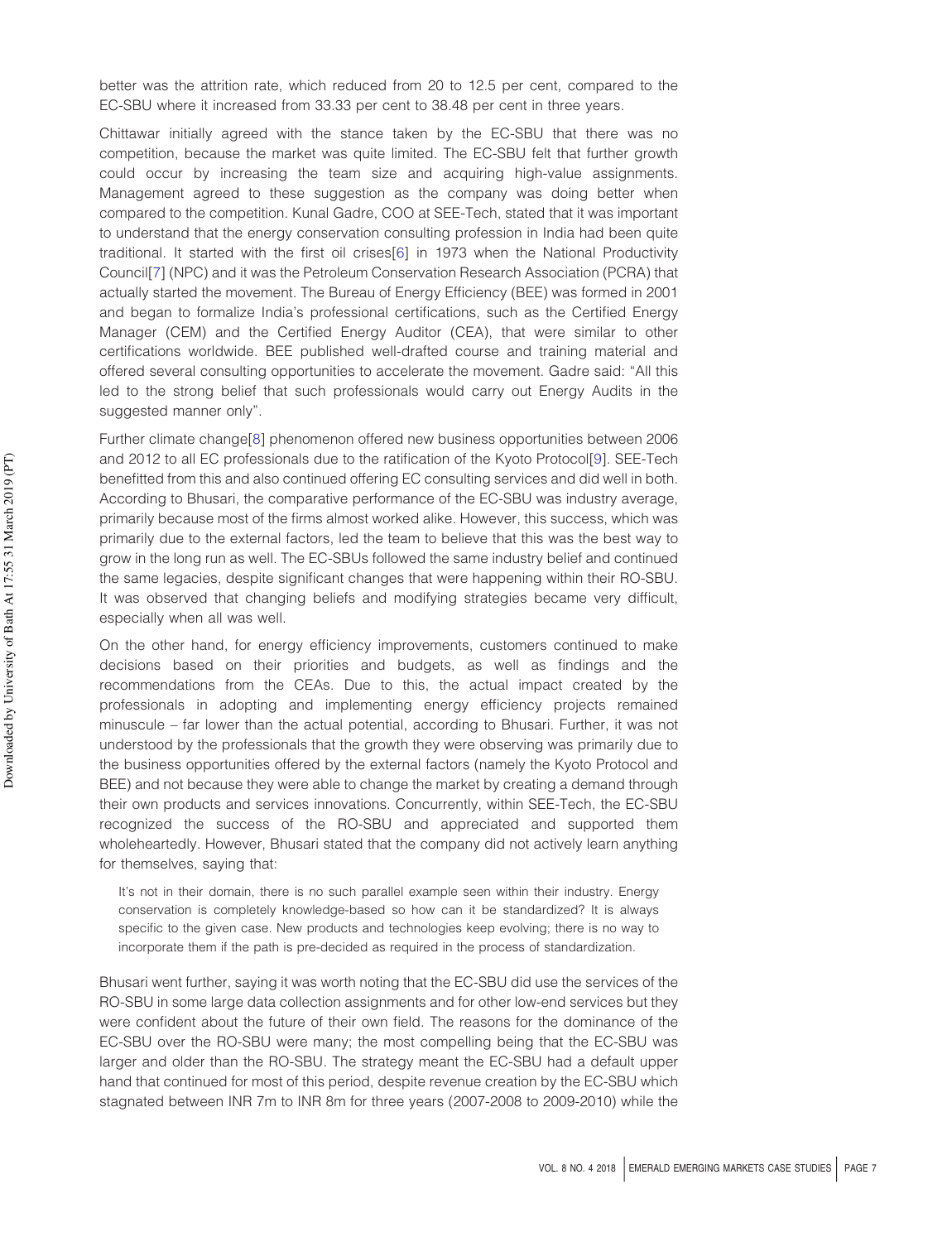RO-SBU revenue grew from INR 0.3m to INR 1.3m in the same period (refer to Table III and Figure 1).

#### Acceptance by the EC-strategic business unit

However, increasing competition purchase order values started dropping while the value proposition required by clients increased and retaining the team became difficult as members left for better salaries at larger consulting firms (refer to Figure 2 which shows that the attrition rate rose to 38.46 per cent for the financial year 2009-2010). Forced into such situation, a solution had to be found by the management. Bhusari recalled the management directives when Chittawar said:

It's time to migrate from red ocean to blue ocean[10] and go up the value chain.

So the transition started from consulting to implementation projects and then aimed to deliver actual energy savings to clients, the ultimate industry outcome. It took a lot of time, and finally by end of financial year 2009–2010, it was clear that such an approach would help them to focus on a well-defined customer segment that would enable them to have a template-based approach. Chittawar now looked for a strategy[11] for growth similar to what had worked for the RO-SBU so that he could have a more sustainable and progressive business for his MSME[12] firm.

Chittawar constantly pointed out the speed with which the RO-SBU became established and had grown. The primary reason for that was the fact that their complete business philosophy was developed by them, their execution strategy was completely new, innovative and trendsetting and that's how they could outsmart the competition. Chittawar said, regarding the EC-SBU:

We are doing what everyone else is doing. In the EC-SBU, we need to do something similar to the RO-SBU. We need to replicate the RO-SBU business approach in the EC-SBU where we have better competencies. In the EC-SBU, our business focus and method of execution are same as that of other others in the industry, hence our outcomes are also more or less the same. At the most we could and would do incrementally better than the others. There can't be a striking difference unless and until we do something significantly different. It's enough of technological innovation-driven focus at SEE-Tech. Now it's time to innovate the way we work. Let's rethink our business model.

However, in real action, the EC-SBU think tanks could not proceed further. Their mindset remained the same. It was only when carbon credit opportunities did not get continued for the next period[13], consulting assignments from BEE/EESL[14] and other similar agency reduced significantly, that the EC-SBU started to change and accept business philosophy of the RO-SBU for themselves. Bhusari said that the reason was obvious – what had worked for them for so many years, was not working now.

|                  | Table III SWOT analysis for SEE-Tech for the period 2010-2011 to 2012-2013**                                                                                                                                                                               |
|------------------|------------------------------------------------------------------------------------------------------------------------------------------------------------------------------------------------------------------------------------------------------------|
| Period           | 2010 to 2013                                                                                                                                                                                                                                               |
| <b>Strengths</b> | Demonstrated leadership of the RO-SBU among their competition<br>Development and demonstration of a successful business model by the EC-SBU which is considered a pioneer in<br>the field in the country<br>Moved from knowledge to real action by EC team |
| Weaknesses       | Dependency on a few clients (a PSU, a private sector client)<br>High time is taken by EC team to develop and grow its business                                                                                                                             |
| Opportunities    | Increased requirements from market to deliver energy cost reduction<br>Acceptance from the market for Energy Service Companies (ESCOs)                                                                                                                     |
| <b>Threats</b>   | Heavy competition in energy efficiency consulting business and also in the RO-SBU business<br>Coping with business model (RO-SBU) by competitors                                                                                                           |
|                  | Note: ** As provided by SEE-Tech Solutions Pvt. Ltd                                                                                                                                                                                                        |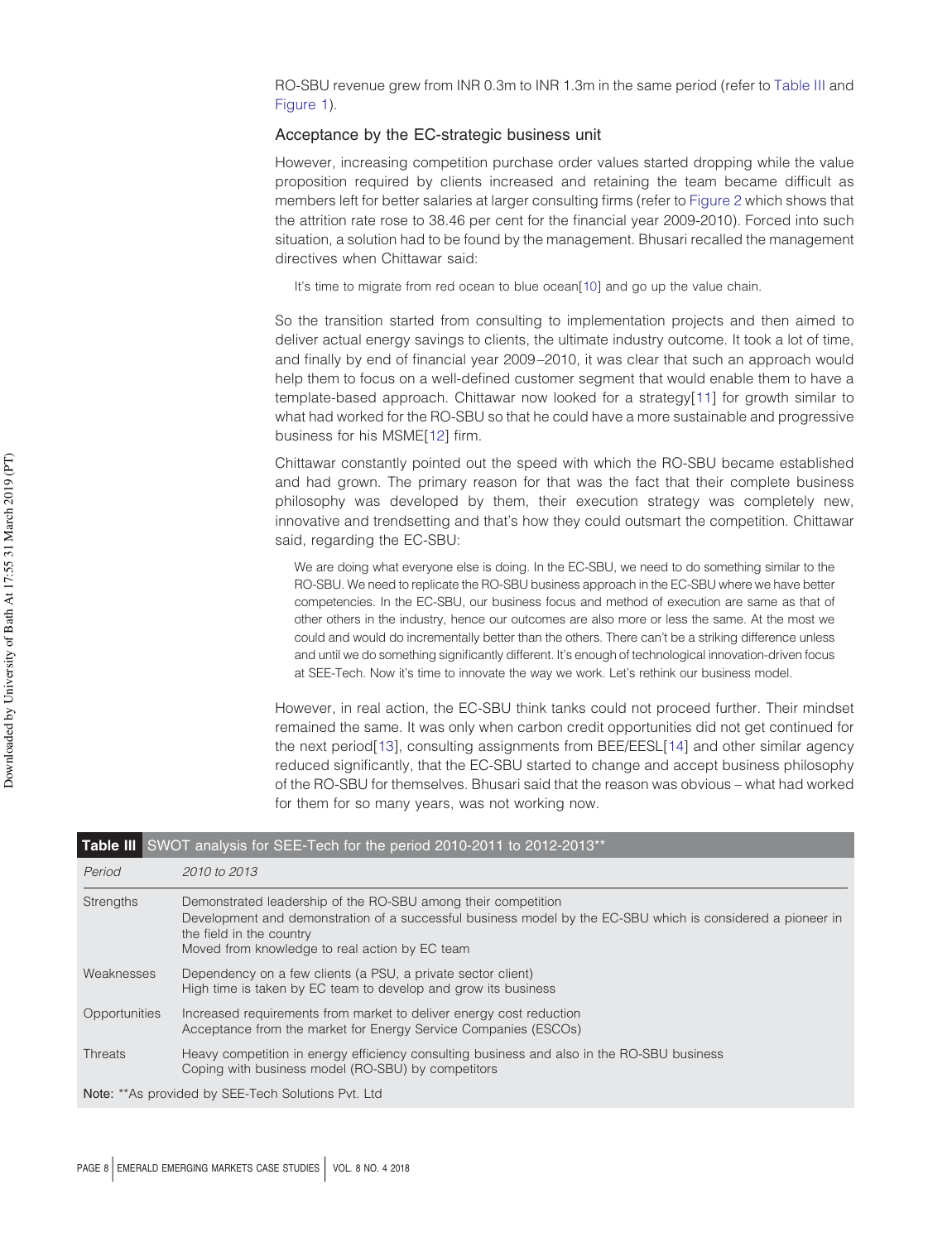#### Struggle of the EC-strategic business unit (financial years from 2010-2011 to 2012-2013)

Though the revenue of the EC-SBU more than doubled in the financial year 2010-2011 compared to 2009-2010, it was understood that it was only because the majority of the long-term assignments coming to an end in the financial year 2010-2011 and therefore was not the real growth. The EC-SBU also saw a drop in the revenue in the beginning of the following year (from INR 18.39m to INR 13.28m) while that of the RO-SBU rose by more than four times from INR 2.3m to INR 9.98m. Attrition in the EC-SBU rose from 40 per cent in 2010-2011 to 43.75 per cent 2011-2012 (refer to Table III and Figures 1 and 2). Now Bhusari knew that the EC-SBU had struggled to achieve growth. Accordingly, Chittawar, inspired by the RO-SBU, communicated to his team:

Let's do one thing, ensure that you are the best in that in the country, beat competition through leadership and volume, adopt knowledge management practices, give preference to action and younger team-based work than knowledge, certifications and experience-based individuals, opt for processes over people, let outcome decide the changes needed in strategy and so on.

It was not that the EC-SBU was not innovative or less knowledgeable; they were better than many in the industry but were less open and adaptive to change, specifically in their approach to business. This was because they had pursued their business successfully like that for so many years. Despite learning from and following strategies of the RO-SBU, it was not clear to the EC-SBU about what they exactly should do as the businesses were completely different.

Finally, a market opportunity kick-started the movement toward the much-needed change in the EC-SBU, though nobody realized it at that point in time. Gadre stated that it was a Request for Proposal (RFP) from a telecom giant, Energy Saving Performance Contract[15] (ESPC), something the EC-SBU had always wanted to achieve. Though management attended several national and international training sessions, there was hesitation to take any action as there were hardly any parallel successful examples in India. Chittawar knew that, in addition to carrying out the Audit, an ESPC contract also included financing, implementation of projects and delivering savings in energy costs. The EC-SBUs exposure was limited to only the Audits. As a result, the journey was uncharted and the risks levels higher. Delivering actual savings was far more difficult than just giving recommendations. Though it was a new and risky proposition to SEE-Tech and aspiring ESCOs, it was a case of end-customer business. It was a similar to what happened in 2006 for the RO-SBU but it was widely considered that there was something new to be performed. Willingness to learn was high and a meeting was arranged. At the meeting, Chittawar briefed the team that SEE-Tech always wanted to carry out an ESPC but never got an opportunity like this. A conversation ensued:

Chittawar said: We tried to develop an ESPC way back in 2001, provided implementation assistance to our several clients where we did Energy Audits but this RFP could be SEE-Tech's real beginning to deliver energy cost reduction and grow SEE-TECH faster. Gadre, who was by then a senior consultant, said: 'Yes, customers are demanding implementation and actual savings; saying that Energy Audits ultimately gives nothing beyond ideas as no risk is covered. How many times should we get just Audits conducted?' Makarand Shenvai and Manoj Telrandhe, also senior consultants, agreed but said: "We have to bid straightway on the percentage of energy savings. We haven't done this before".

Everybody then looked at Behere, despite him not being involved in the EC field. Behere asked the EC-SBU team: "Can we deliver savings?" He then asked the management: "Can we take the risk?" Though both replied "Yes," everybody was aware of the dilemma. Behere then explained: "It will involve a change in the work methods; consulting and ESPC are two different things". By this time Behere's team had carried out minor maintenance on many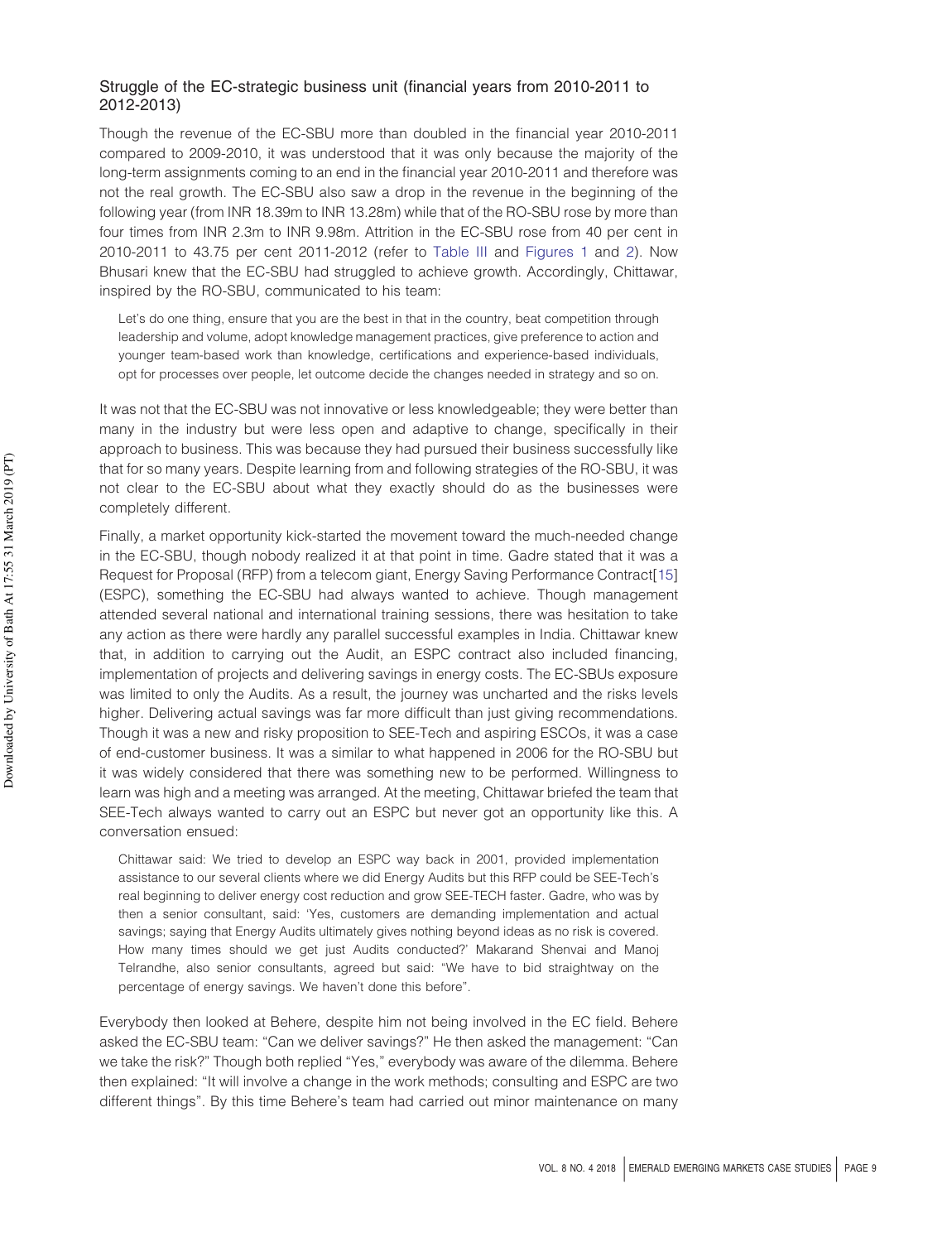of the ROs across the country which meant a lot more than just consulting (see Figures 3–5 and Table V). Behere further said:

If you are convinced, or at least willing to believe, that replication is the way to grow then please follow me. I do not have the answers but will explore and be with you on this journey. You have to simplify everything, make it easy to understand. This is necessary for delegation and if you have real competence, you will be able to do it. As per the RFP, we have to first find out how much is present energy consumption, cost, usage pattern and then work out saving potential and investment required and you have to do all that without formally conducting the Audit, so let's visit the site in a team of three to four senior consultants, a lot of homework is needed.

They visited the site and worked out the bid with the management. They knew their bid was competitive, so they were hopeful. They won the bid, with SEE-Tech's experience in bidding working again. This infused a new level of enthusiasm in the EC-SBU team (refer to Figure 5 and Table III for the nature of work, reporting structure and SWOT analysis). Gadre, Telrandhe, Shenwai and Behere discussed the options, a summary of which is:

We had stopped working in buildings in our consulting business but now to do the ESPC, we have to explore opportunities in buildings only; here energy tariffs[16] are highest and building usage is 365 days and 24 hours. In this case, to bid, we had to almost come up with the finding that we normally deliver after the Audits. But as we had a much less time, we changed our method of working. We agreed, if there is expertise, we have to apply that for productivity enhancement. We prepared simple Excel formats, didn't do any significant field measurements, which was quite unusual in Energy Auditing. But when we did analysis and reached at the conclusion, we were sure that the findings are reasonably correct as these errors could be at the most  $\pm 5$  per cent, the conclusion was not varying even if these errors would have occurred.

Everyone realized that too much time was spent in carrying out lengthy calculations to reach to the same conclusion. They felt that experience need to culminate in quick analysis and decision-making.

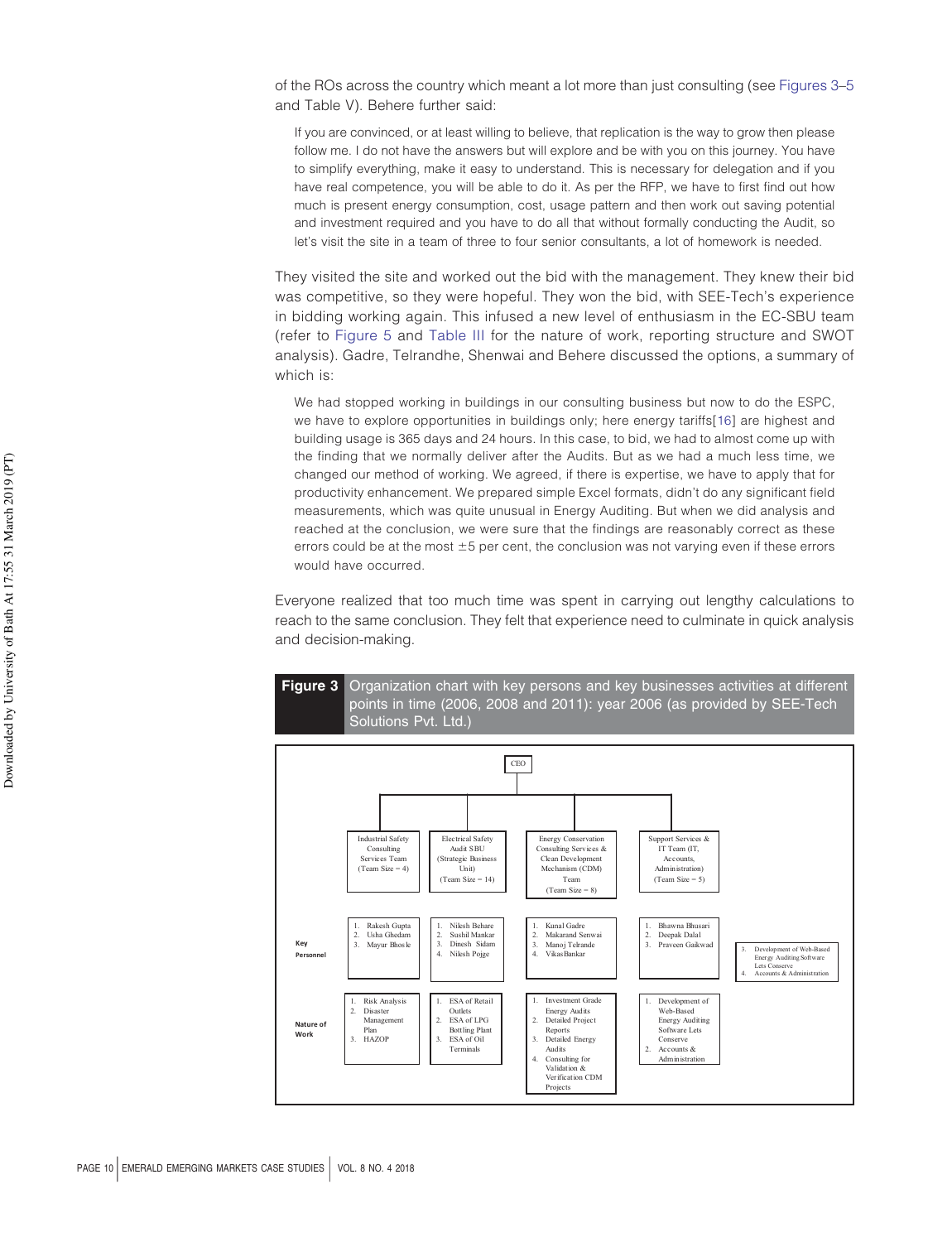

Behere reiterated: Make formats, work only in that. This will make your life easy. This makes your knowledge actionable and that's how you can start delegating and building a larger team. You have to make the system that works and avoid working directly to execute the project yourself.

Most participants at the meeting started agreeing with Behere but exactly what to do and how to achieve their goals was still unknown and would not be not easy. The project was implemented in phases, and involved complete project investment (refer to Table I, such requirement was not there earlier to the year 2012-2013) and then the savings were to be shared between the client and SEE-Tech and therefore affected cash flows. However, despite all the trouble, there was conviction at management level that such contracts will streamline the work, increase profitability and help in sustainable growth. Following are summaries of some of the conversations in subsequent meetings:

Chittawar said: 'For many years we have been in consulting which has now become red ocean. There are other concerns – small ticket size, longer time to execute, increasing customer expectations, higher employee turnover and higher training time required. All these imply that we need complete overhaul for the EC-SBU. We can learn how to innovate the processes and establish them from our RO-SBU. Let's replicate them in principle.' Shenwai replied: "That's true but most of the firms in our industry are facing the same problem". To which Telrandhe asked: "Many of the international ESCOs came to India and failed[17], including few leading Indian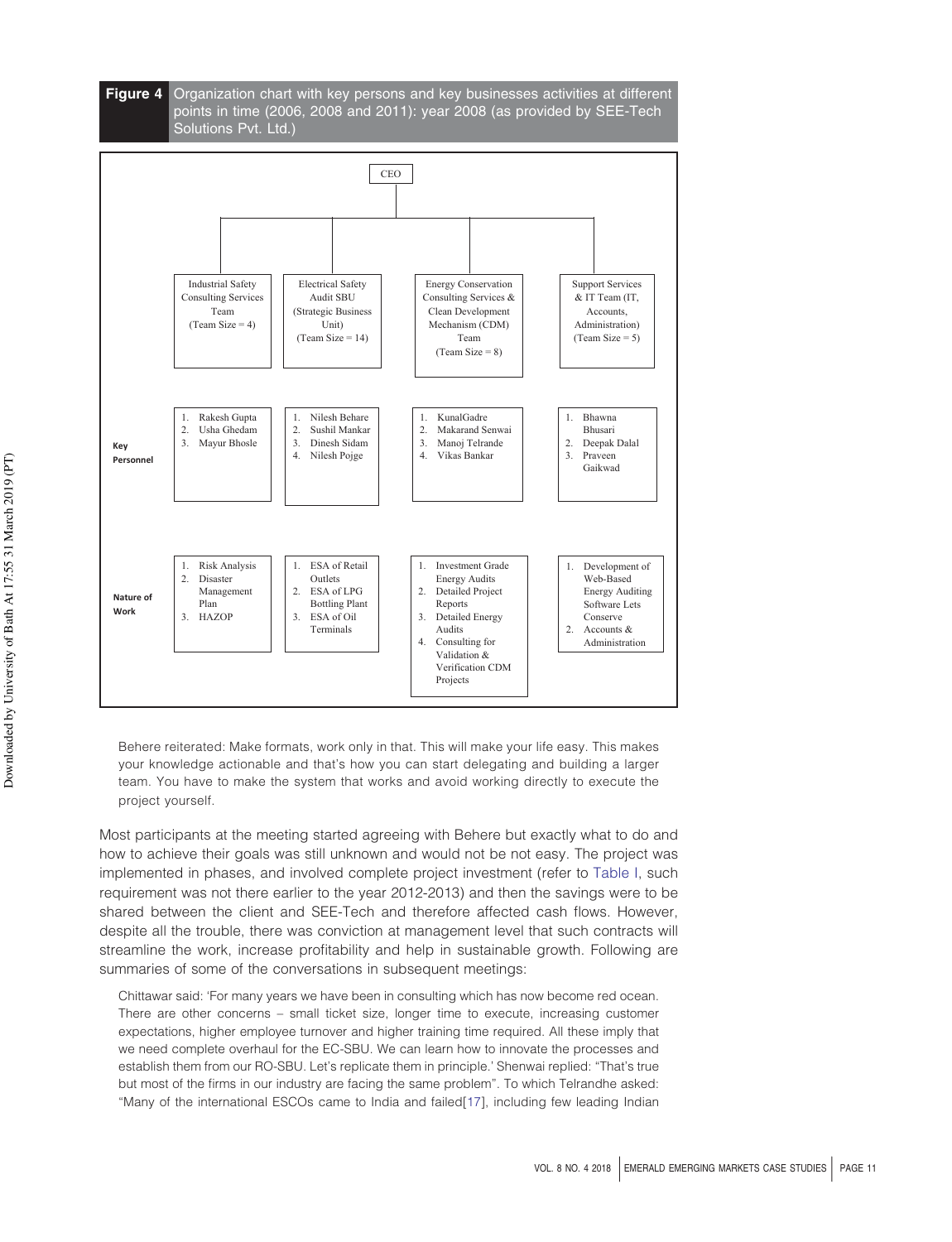

firms; how will we succeed?" Gadre said: 'What you are saying is true, but we do not have other options, we will have to identify and minimize various risks in this game[18]. But we have to take it up, there is no other way. We have to appreciate here that management is willing to take the risk.' Behere, trying to conclude, said: 'Energy conservation is your field but I am sure from my learning at the RO-SBU, do one thing only for which either there exists a demand from the customers or you create it; but be the best in the country in your offering. If you solve a customer's problem, you will be in demand.' Gadre said: "It is evident from the RO-SBU's success, let's opt for less complex projects, they are easier to learn and adapt; larger teams can be developed fast which is must for scaling-up". Telrandhe added: "We dropped the building segment due to competition and that time to increase our revenue we opted for complex projects and succeeded; now you are saying just opposite". Bhusari replied: "That time that was right, but this time this seems right".

Not everyone was comfortable with this strategic change. The team that had shifted to the carbon credit field from energy conservation left the company and much of the staff from the EC-SBU were also gone. The attrition rate was recorded as the highest ever (see Figure 2, 43.75 per cent in the financial year 2011-2012). However, all those who continued firmly believed that the proposed new way (the ESPC) was the way of the future.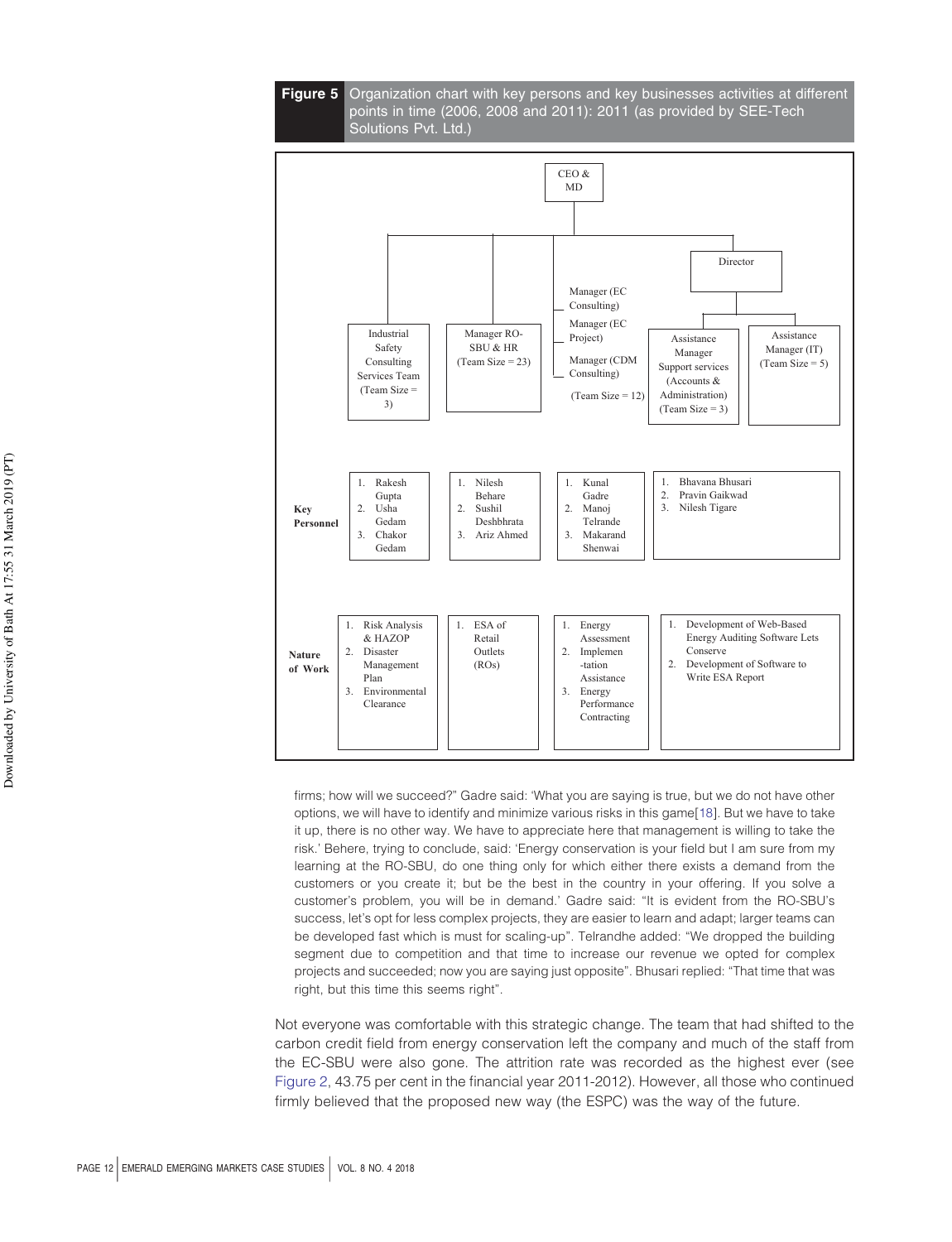This meant many changes in the functioning of the EC-SBU, including keeping Chittawar and Gadre out of the recruitment process. Another significant observation was about coordination mechanisms, which completely changed. Gadre revealed that informal communication increased to between 70-80 per cent of the total. As multiple teams were communicating, the use of WhatsApp took over the majority of internal communication, even email. This improved communication phenomenally. The team preferred to use the video option wherever needed. This facilitated the central team to be able to handle many activities from the head office. Eventually, the overall tours reduced, and the speed of project execution increased. Over time senior team members also accepted informal communication modes. This helped the teams to work more cohesively and made SEE-Tech more agile and flexible and thus more productive.

Though the first assignment was delayed in implementation and payments, it finally resulted in the expected outcomes. De-risking strategies helped. Chittawar said:

See all these issues such as delay, trouble in execution, difficulties faced in convincing the clients were due to our lack of competencies which are primarily because we were doing it for the first time. The client also experienced such projects during the first time. Everybody was completely new. Over a period of time, the market demand would grow. With this change and innovation in business practices, SEE-Tech would experience success in the EC-SBU also like the RO-SBU.

By the end of the financial 2012-2013 year, revenue of the EC-SBU rose back to the 2010-2011 level (INR 18.39m versus INR 18.25m despite the dip in between 2011-2012: INR 13.28m). Attrition rate reduced to 28.57 per cent by the end of the 2012-2013 financial year from as high as 43.75 per cent in the preceding year. All this resulted in motivation and confidence being back in the team despite this direction being quite different from what industry peers believed in. Unfortunately, the RO-SBU observed a dip in its performance in financial year 2012-2013 (from INR 9.98m to INR 8.42m); however, it did not deter the EC-SBU, now they were on their carved route to the blue ocean strategies.

Considering fully and believing in the direction learned from the RO-SBU and replicating it in principle, now the EC-SBU attempted wholeheartedly to take on board the new strategy. They also received an opportunity in a leading private sector company which was highly respected and dependable in terms of business ethics. The EC-SBU went for it and signed the ESPC contract. However, all this took too much effort and time. Fulfillment of financial requirements, i.e. convincing banks to finance (refer to Figures 3-5, year 2012-2013) the projects and de-risking the contract were major issues, and took over a year to solve. However, for Chittawar, this also meant an opportunity to progress faster and he was able to achieve his dream as now the template was nearly ready for the EC-SBU to replicate.

#### **Notes**

- 1. <http://seetechsolutions.in/seetech/>
- 2. <http://oisd.nic.in/>
- 3. [https://en.wikipedia.org/wiki/Tally\\_Solutions](https://en.wikipedia.org/wiki/Tally_Solutions)
- 4. [www.bis.gov.in/](http://www.bis.gov.in/)
- 5. [www.equidam.com/unit-economics-for-startups/](http://www.equidam.com/unit-economics-for-startups/)
- 6. [https://en.wikipedia.org/wiki/1973\\_oil\\_crisis](https://en.wikipedia.org/wiki/1973_oil_crisis)
- 7. [www.npcindia.gov.in/](http://www.npcindia.gov.in/)
- 8. <https://unfccc.int/2860.php>
- 9. [https://en.wikipedia.org/wiki/Kyoto\\_Protocol](https://en.wikipedia.org/wiki/Kyoto_Protocol)
- 10. [www.blueoceanstrategy.com/tools/red-ocean-vs-blue-ocean-strategy/](http://www.blueoceanstrategy.com/tools/red-ocean-vs-blue-ocean-strategy/)
- 11. <http://pubsonline.informs.org/doi/abs/10.1287/orsc.12.6.730.10084>